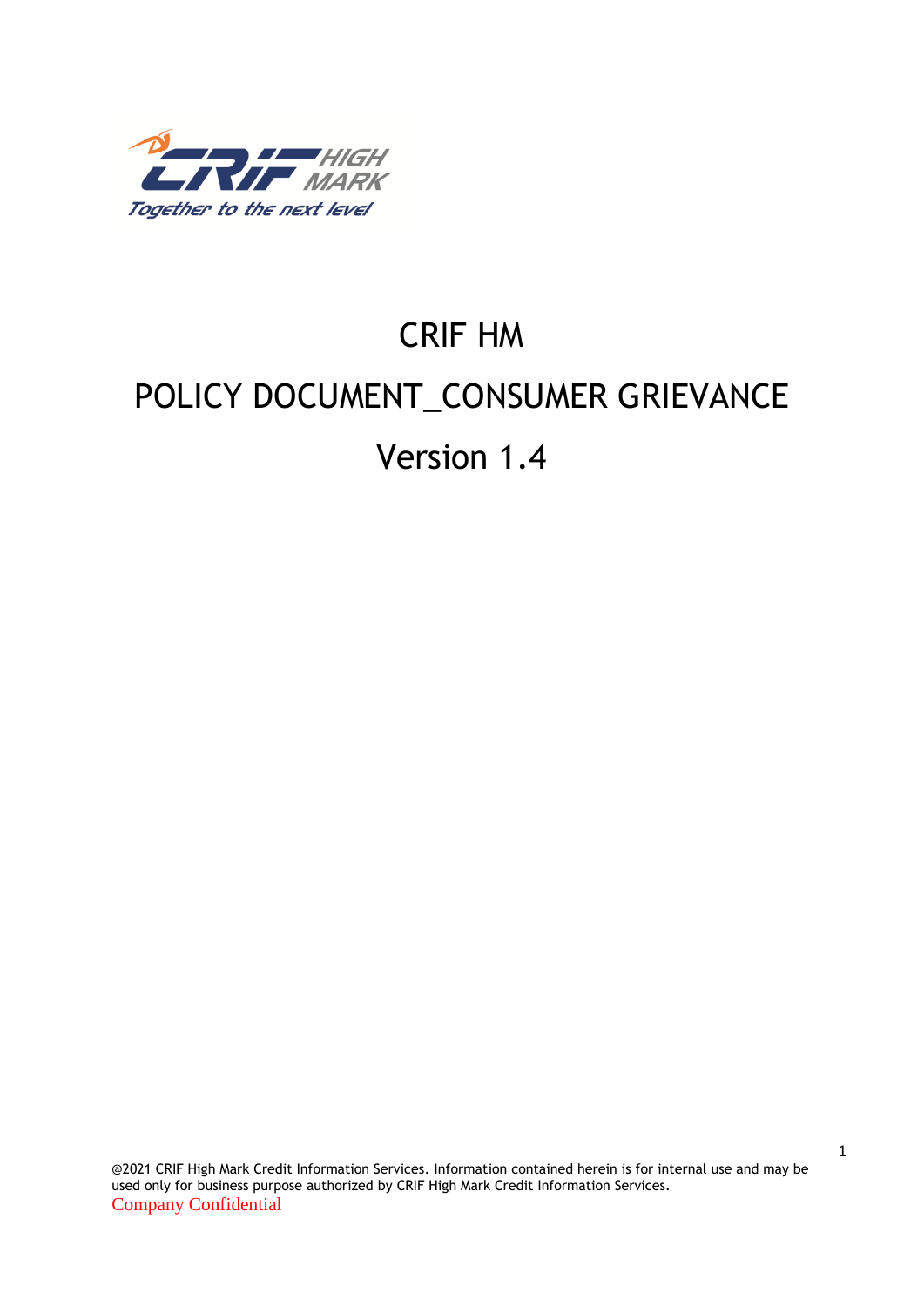# **Table of Contents**

| 1.               |  |
|------------------|--|
|                  |  |
| 3.               |  |
|                  |  |
| 5.               |  |
|                  |  |
| $\overline{7}$ . |  |
| 9.               |  |
| 10.              |  |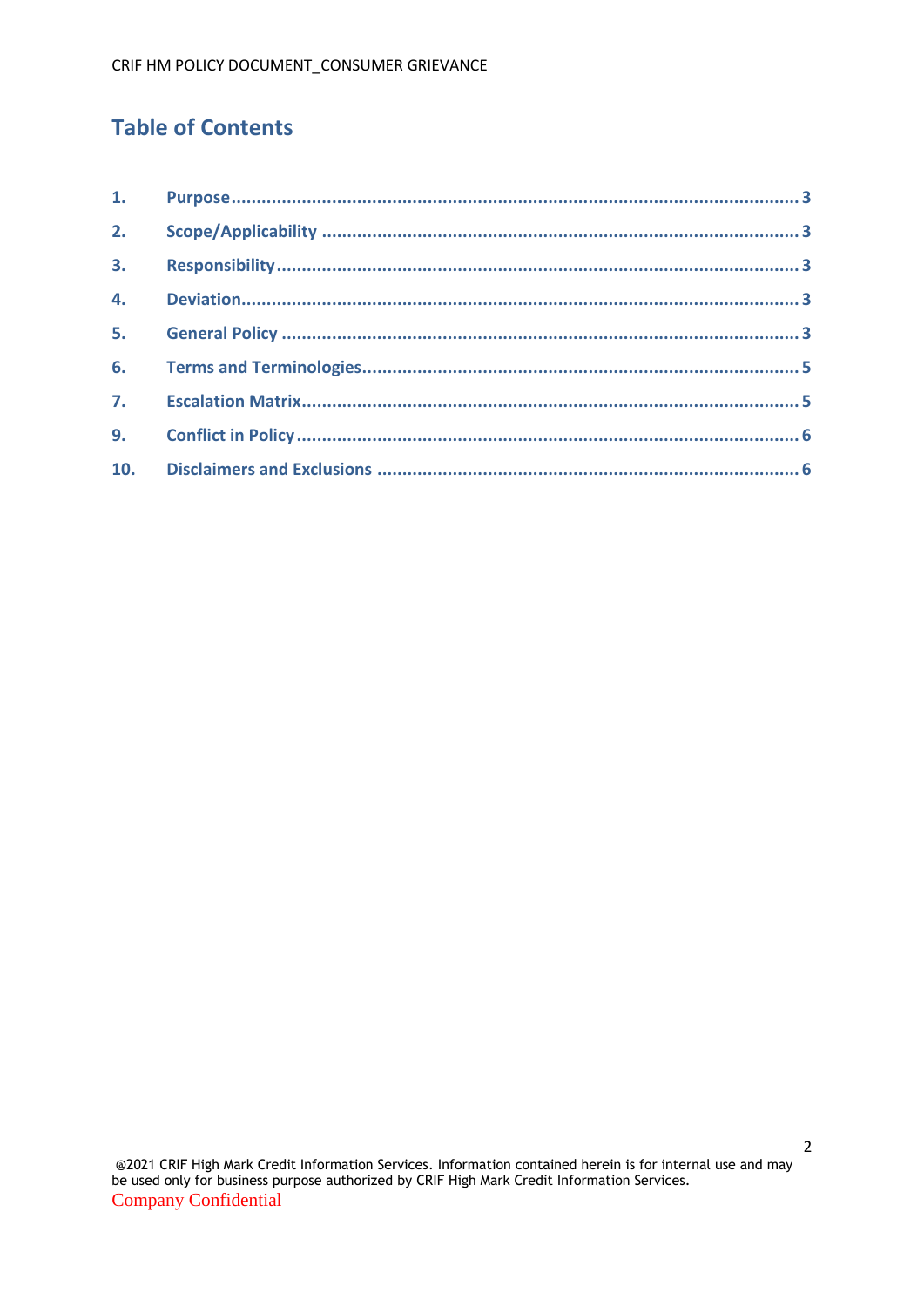#### <span id="page-2-0"></span>**1. Purpose**

The purpose of this Consumer Grievance Policy document of CRIF High Mark Credit Information Services Private Limited (subsequently referred to as CRIF HM) is to improve consumer experience by providing effective and timely resolution to consumer queries/requests and complaints

# <span id="page-2-1"></span>**2. Scope/Applicability**

Scope of the policy is to define guidelines to enable CRIF HM's Customer Service department to handle and effectively resolve consumer queries/requests or complaints related to CRIF HM credit reports

| Role                     | <b>Functional Responsibility</b>                             |  |  |
|--------------------------|--------------------------------------------------------------|--|--|
| <b>Product Support</b>   | To assist customer service with any issues with pdf report   |  |  |
| Team                     | generation and any product related information               |  |  |
| <b>Tech Support Team</b> | To resolve technical issues related to report generation     |  |  |
| <b>Data Operations</b>   | Responsible for data collection from credit institutions and |  |  |
| Team                     | updating the OLM                                             |  |  |
|                          | Responsible to assist & resolve issues related to Match &    |  |  |
| <b>Match Team</b>        | provide a cumulative RCA every month as per defined          |  |  |
|                          | guidelines.                                                  |  |  |
| <b>MCC of CRIF HM</b>    | Responsible for reviewing and approving the Consumer         |  |  |
|                          | <b>Grievance Policy and associated MIS</b>                   |  |  |

## <span id="page-2-2"></span>**3. Responsibility**

## <span id="page-2-3"></span>**4. Deviation**

The Managing Director/ Management Control Committee (MCC) may approve deviation from the parameters listed in this policy document

# <span id="page-2-4"></span>**5. General Policy**

#### 5.1 Gateway for Registering Queries:

A person/entity can approach CRIF HM to register a concern through CRIF HM's Consumer Grievance Redressal Portal or reach out to the customer service team:

- $\triangleright$  For Individual Consumers:
	- o Email id [crifcare@crifhighmark.com](mailto:crifcare@crifhighmark.com)
	- o Contact number 020-6715-7709/742/771/779/776/780

@2021 CRIF High Mark Credit Information Services. Information contained herein is for internal use and may be used only for business purpose authorized by CRIF High Mark Credit Information Services. Company Confidential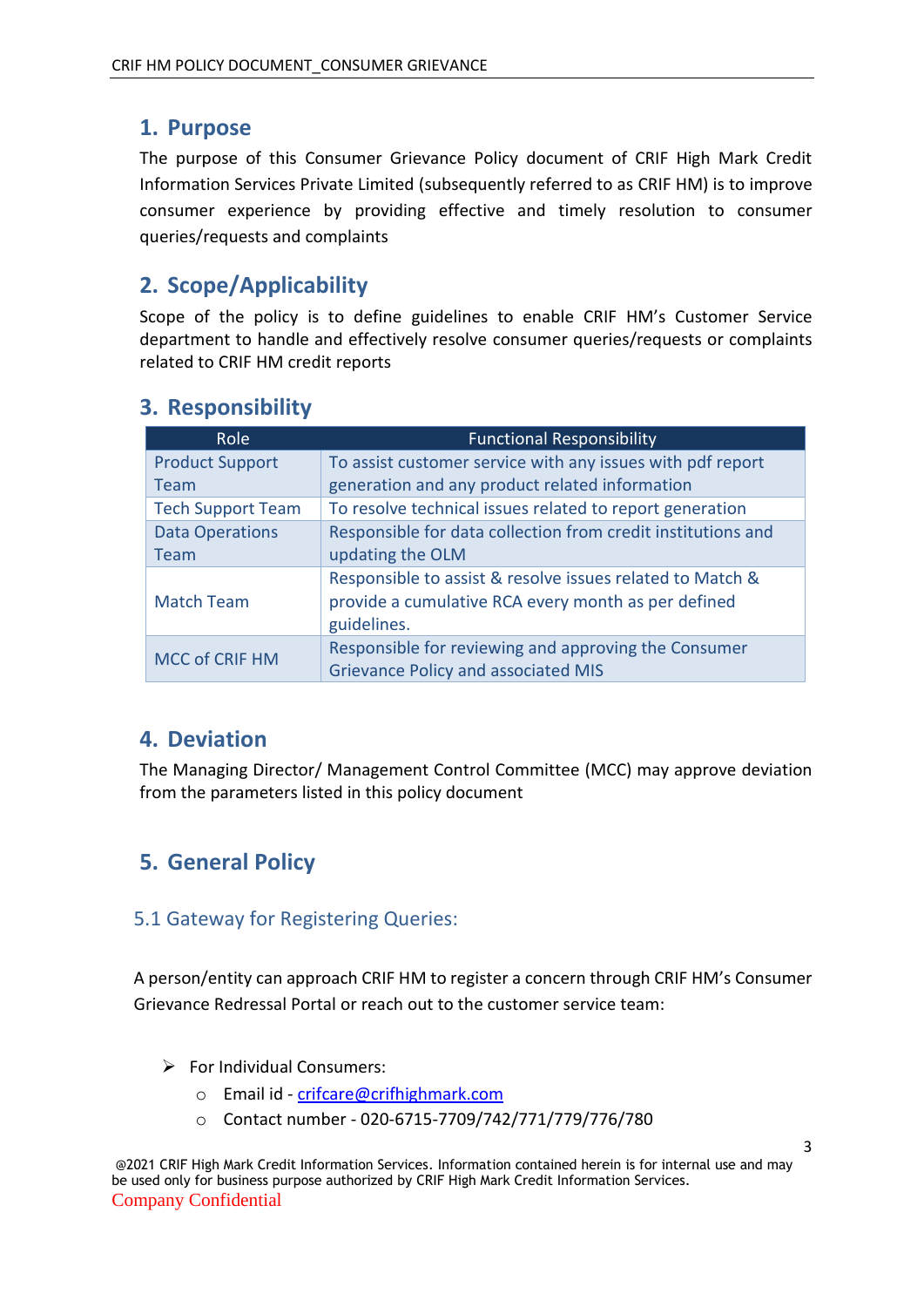- ➢ For Credit Institutions:
	- o Email id [customerservice@crifhighmark.com](mailto:customerservice@crifhighmark.com)
	- o Contact number 020-6715-7709/742/776 /771/779/780
- ➢ Nodal Officer:
	- o Name Michael Christian
	- o Designation Senior Product Operations Manager
	- o Email ID [nodalofficer@crifhighmark.com](mailto:nodalofficer@crifhighmark.com)
	- o Contact Number 020-6715-7777

A person/entity can also send a physical copy of their concern to the below address:

• **Pune office:** Axis Centra, Survey No. 62/1/4, Baner, Pune – 411045

#### 5.2 Consumer Grievance Redressal Workflow:

Customer service team will follow the below steps for addressing any incoming consumer queries or concerns –

- All consumer queries/requests, disputes/complaints are received via emails, calls or letters addressed to CRIF HM which are subsequently logged into the ticketing tool & are acknowledged with a primary email response.
- Any consumer queries/ requests wherein the pre-requisites have not been provided by the consumer, shall be treated as closed after a communication is sent to the consumer highlighting the reason for ticket closure.
- Post receipt of the necessary pre-requisites, i.e., the 20-digit CRIF HM reference number, the credit institution name and the last 4 digits of the disputed account number, it will be considered as a new request.
- For the queries/requests raised by credit institutions on behalf of the consumer, a consent letter needs to be furnished over and above the pre-requisites listed above
- Consumer grievances can be classified into complaints or queries wherein complaints can be further categorized into match, data contribution or technical issue. Queries can be further categorized into report requests, score clarification or general clarifications.
- The customer service team shall intimate the consumer or the credit institution, as the case may be, of any inaccuracy, error or discrepancy in the data within 7 days of receipt of the complaint from consumer.
- For any consumer complaints involving incorrect data submission, customer service team shall initiate the request for an OLM with the credit institution. They shall follow up with the credit institution for period of 30 days from the date of receipt of the consumer complaint.
- In case there is no response from the credit institution within 30 days on date of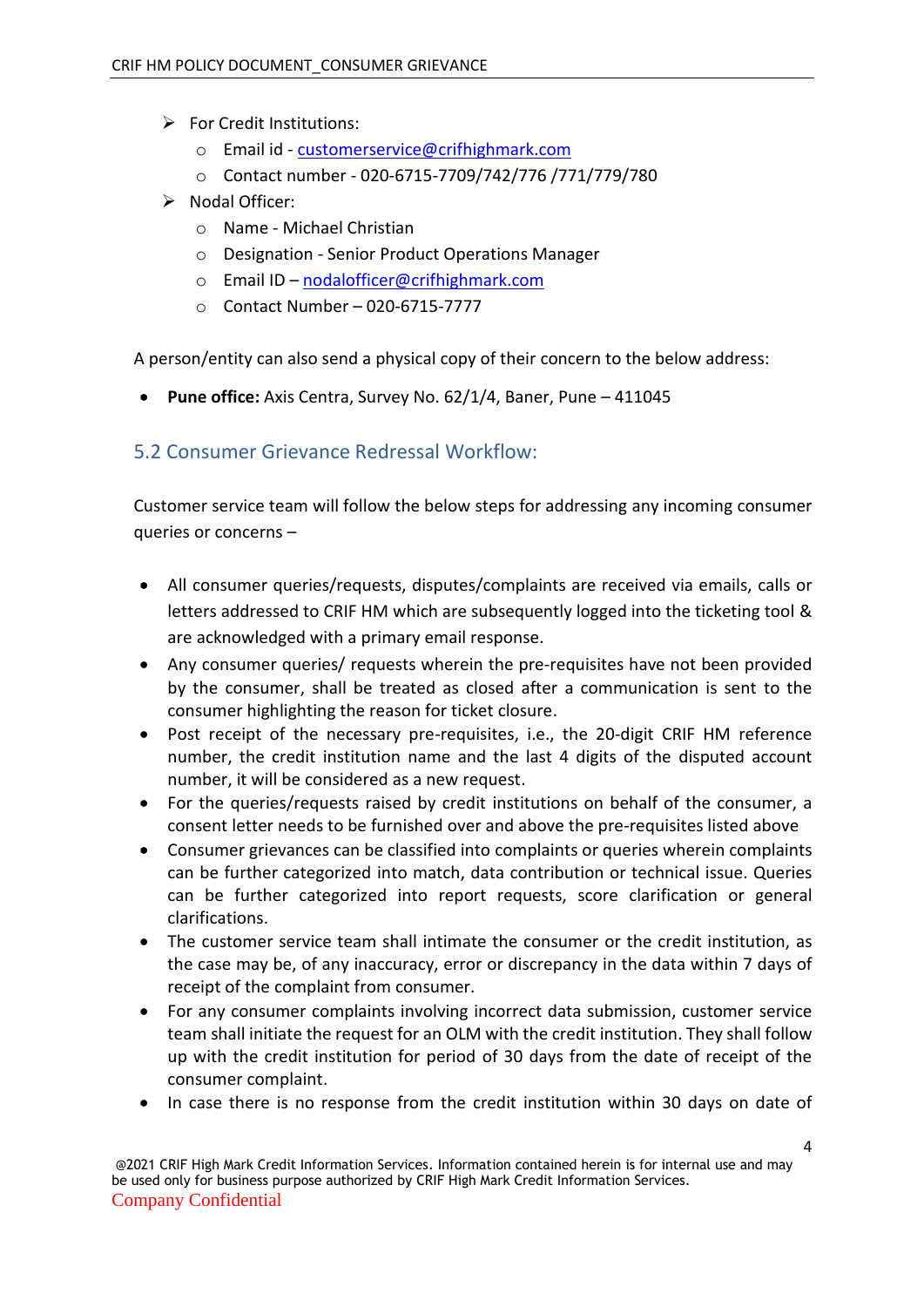receipt of the consumer complaint, then the related credit information shall be tagged as 'under dispute' and inform the concerned credit institution and the consumer. For such cases tagged as 'under dispute', customer service team shall escalate to senior associate at the credit institution within 15 days seeking an update on the dispute raised.

- Post receipt of the OLM sheet from the credit institution, the data operations team shall process the corrected information and notify the customer service team upon completion of the activity. Post rectification of data in the report as per the OLM, customer service team shall share a free copy of the updated report to the consumer via email. List of such free copy of the updated reports shared with the consumer shall be maintained in a tracker.
- Dispute or query resolution provided to the consumer over email shall be recorded in the ticketing tool.
- At the end of every month, Customer Service team shall coordinate with CRIF HM Match and Data Operations team to identify RCA for all the complaints received during the month and record the preventive and corrective actions.

#### <span id="page-4-0"></span>**6. Terms and Terminologies**

- OLM Online Management / Data Correction
- RCA Root Cause Analysis

### <span id="page-4-1"></span>**7. Escalation Matrix**

| Level | <b>Name</b>              | <b>Email Address</b>                                                                            | <b>Contact Nos.</b>                   |
|-------|--------------------------|-------------------------------------------------------------------------------------------------|---------------------------------------|
|       | Customer<br>Service Team | customerservice@crifhighmark.com/<br>Crifcare@crifhighmark.com<br>09:00 - 18:00 Monday - Friday | 020-6715-7709/742/776<br>/771/779/780 |
|       | Senior<br>Manager        | neha.mandaogade@crifhighmark.com<br>09:00 - 18:00 Monday - Friday                               | 8291335432                            |
| ੨     | Nodal Officer            | <b>Nodal Office</b><br>nodalofficer@crifhighmark.com<br>$09:00 - 18:00$ Monday - Friday         | 020-6715-7777                         |

## **8. Review and record maintenance**

- This policy shall be reviewed annually to evaluate its continuing effectiveness and to verify if it aligns with the relevant legislation or CRIF HM's requirements/strategies/values
- MIS on complaints along with RCA findings and action taken would be shared with Consumer Protection Committee of CRIF HM